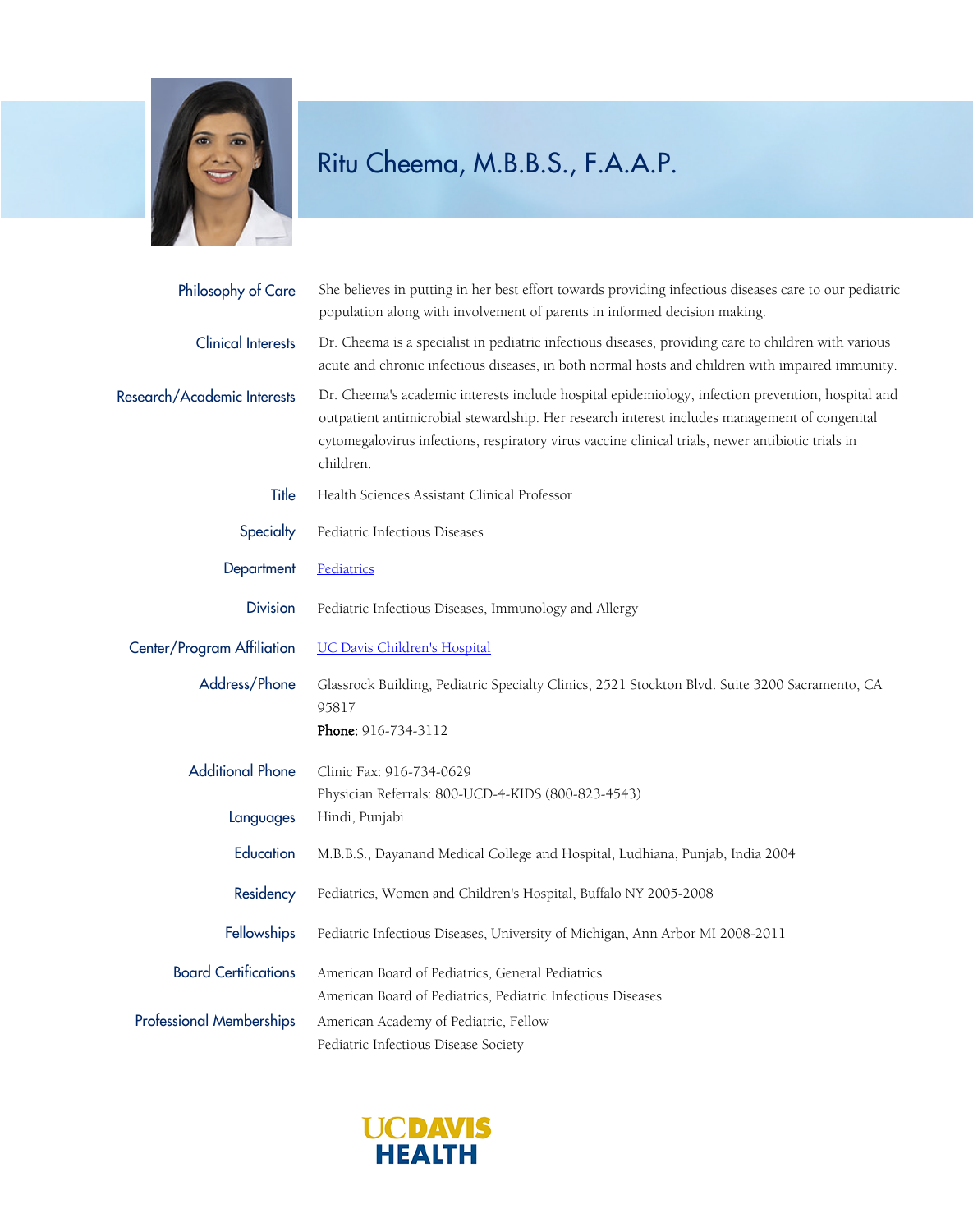

## Ritu Cheema, M.B.B.S., F.A.A.P.

Honors and Awards Sacramento Magazine's Top Doctors, 2019, 2021

Select Recent Publications Robertson RD, Panigrahi A, Cheema R. Rothia mucilaginosa bacteremia, meningitis leading to diffuse cerebritis in an adolescent patient undergoing acute myeloid leukemia chemotherapy causing significant morbidity. SAGE Open Med Case Rep. 2021 Dec 8;9:2050313X211063745. doi:10.1177/2050313X211063745. PMID:34900260.

> Cheng JH, Cheema R, Williamson PR, Dimitriades VR. Case Report: Paradoxical Inflammatory Response Syndrome in a Previously Healthy, HIV-Negative, Pediatric Patient With Cryptococcus gatii Meningitis. Front Pediatr. 2021 Aug 25;9:703895. doi:10.3389/fped.2021.703895. PMID: 34513762.

Cheema R. Need of the hour: Dental stewardship. Infect Control Hosp Epidemiol. 2021 Jul;42(7): 869-870. doi:10.1017/ice.2021.156. Epub 2021 May 14. PMID:33985605.

Cheema R, Blumberg DA. Understanding Laboratory Testing for SARS-CoV-2. Children (Basel). 2021 Apr 29;8(5):355. doi:10.3390/children8050355. PMID:33946855.

Sankaran D, Nakra N, Cheema R, Blumberg D, Lakshminrusimha S. Perinatal SARS-CoV-2 Infection and Neonatal COVID-19: A 2021 Update. Neoreviews. 2021 May;22(5):e284-e295. doi: 10.1542/neo.22-5-e1001. PMID:33931474.

Partridge E, McCleery E, Cheema R, Nakra N, Lakshminrusimha S, Tancredi DJ, Blumberg DA. Evaluation of Seasonal Respiratory Virus Activity Before and After the Statewide COVID-19 Shelterin-Place Order in Northern California. JAMA Netw Open. 2021 Jan 4;4(1):e2035281. doi:10.1001 /jamanetworkopen.2020.35281. PMID:33492377.

Cheema R, Partridge E, Kair LR, Kuhn-Riordon KM, Silva AI, Bettinelli ME, Chantry CJ, Underwood MA, Lakshminrusimha S, Blumberg D. Protecting Breastfeeding during the COVID-19